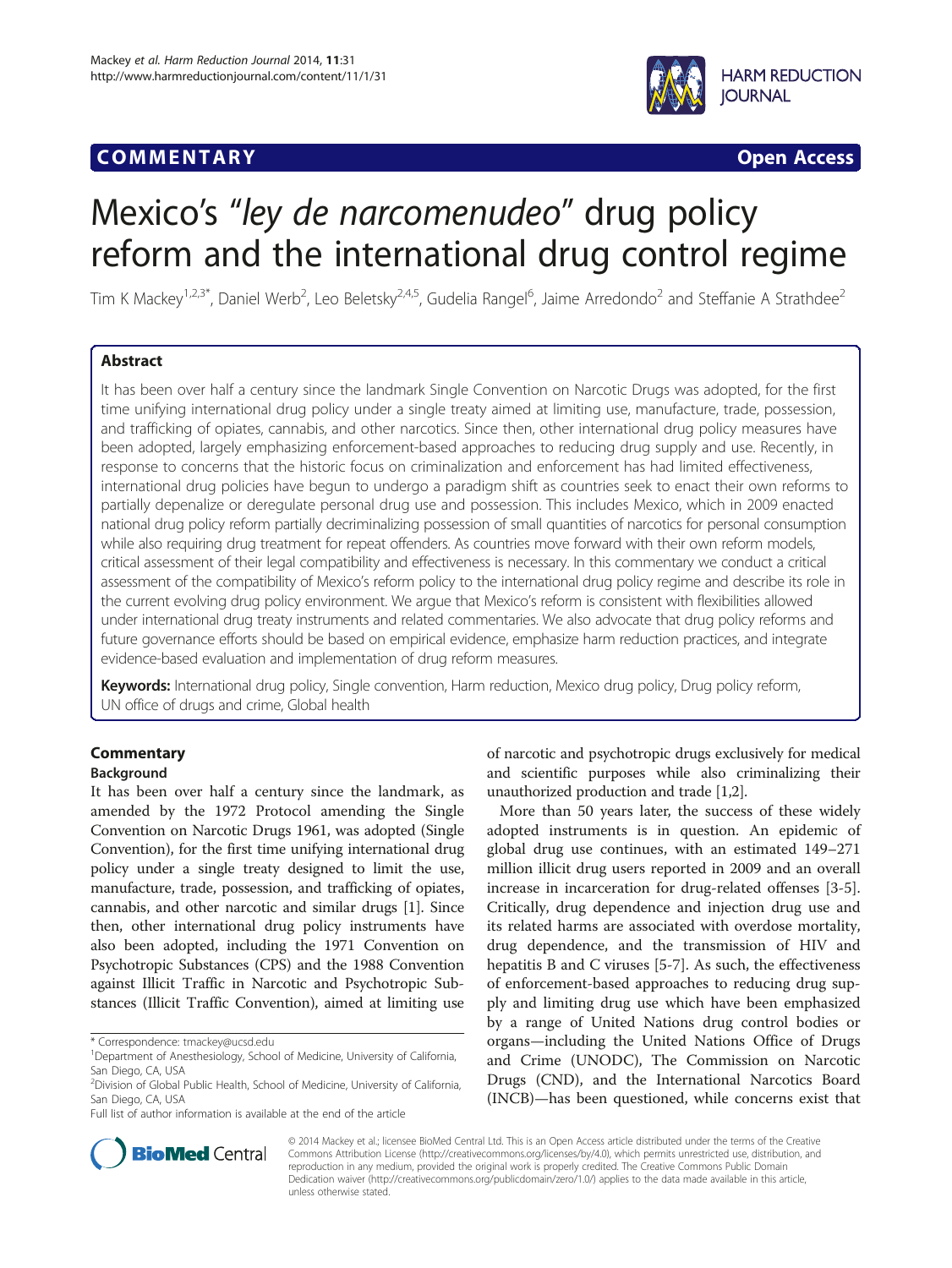a criminalization-based approach exacerbates negative health consequences for people who use drugs [[1,2,8,9\]](#page-5-0).

At the same time, support for the international drug control governance regime and the policy approaches codified by these entities and instruments appears to be waning, with at least 30 countries enacting their own alternative approaches through domestic drug policy reform [\[10\]](#page-5-0). These include policies of complete and partial deregulation/ decriminalization, or decisions by national governments to withdraw from or simply cease to enforce treaty obligations prohibiting personal use and possession of drugs [\[8,11](#page-5-0)]. Despite these attempts at policy experimentation, there is currently lack of sufficient empirical evidence regarding the effectiveness of these reform measures or the impact of their intended and unintended consequences. Reform developments also coincide with ongoing concerns regarding the impact of the international drug conventions on limiting access to pain management medication, use and regulation of cannabis, and a growing evidence base suggesting that less punitive approaches like harm reduction modalities are effective in mitigating negative health consequences of drug abuse [\[2,8,11-17](#page-5-0)].

One country now at the center of this international debate is Mexico, which in 2009 adopted controversial drug policy reform. Mexico has borne a disproportionate burden of drug-related harms, including an epidemic of drug cartel-initiated violence, a burgeoning prison population, and mounting syndemics related to substance use and infectious diseases [\[18](#page-5-0)-[20\]](#page-6-0). Mexico's law decriminalizes possession of small quantities of narcotics, requires drug treatment for repeat offenders, and shifts responsibility of implementation and legal prosecution from the federal to state level [[21,22\]](#page-6-0). In this piece, we critically examine Mexico's drug reform and its compatibility to the international drug policy governance regime, which we adopt to define as the system of formal institutions, legal instruments, norms, and processes that govern global drug control [\[23\]](#page-6-0). We argue that the evaluation and generation of empirical data to appropriately assess the impact of this reform is critical, given the evidence that drug-related harms remain pervasive in Mexico and given the potential that this reform may serve to inform future developments in drug policy reform in other settings [[18,19\]](#page-5-0).

## The international drug policy regime Flexibilities and ambiguities

With 184 UN member states having signed on to the Single Convention, this treaty has near unanimous adoption internationally. However, it is not self-executing, meaning that it requires member states to translate and implement treaty-bound obligations through their own national legislation [[1,11\]](#page-5-0). Additionally, the Single Convention also includes flexibilities due to the confusion created by a lack of definitive treaty terms [\[1,11\]](#page-5-0). This includes ambiguity regarding the specific definition of "medical and scientific" purposes [\[1,11](#page-5-0)].

In response, there have been several attempts to clarify whether the Single Convention creates an affirmative obligation for states to penalize the possession of drugs for personal consumption. Specifically, Article 36 generally requires states to penalize drug-related offenses, yet it is unclear if the term "possession" contained in this clause refers solely to trafficking of drugs or also encompasses personal consumption/possession, opening up the possibility for policy variation [\[1](#page-5-0)[,24\]](#page-6-0). The Commentary to the Single Convention notes that Article 36 may be interpreted differently by national governments, and if they choose to impose penalties, such penalties need not constitute a "serious offense" and can instead take the form of administrative penalties or fines [[1\]](#page-5-0). In 1977, the UNODC provided a more definitive response to this question, explaining that wholesale legalization of drugs for non-scientific and non-medical purposes was prohibited and unacceptable but also clarifying that countries are under no obligation to impose penal sanctions against unauthorized personal consumption and possession [\[25](#page-6-0)].

Similar to the Single Convention, the CPS and Illicit Traffic Convention are not self-executing treaties and face similar issues regarding interpretation and flexibilities [\[11\]](#page-5-0). CPS Article 22 provides qualifiers that limit the scope of its obligations to a country's constitutional limitations and domestic law and aligns with flexibilities in the 1972 Protocol amending the Single Convention allowing countries to substitute penal offenses against substance abusers with "treatment, education, after-care, rehabilitation and social reintegration".

Article 3 of The Illicit Trade Convention takes a more direct stance to addressing personal possession by specifically calling for the criminalization of possession, purchase, or cultivation for personal consumption under domestic law but also contains similar language limiting treaty obligations to a country's constitutional principles or "basic concepts of its legal system", a flexibility that could be broadly interpreted. Further, it remains unclear if Article 3 is binding on states as it defaults back to obligations of the Single Convention and CPS that do not appear to require penalization.

Overall, commentators such as Bewley-Taylor and Jelsma have noted that decriminalization of possession, purchase, and cultivation for personal use, as well as provisioning of harm reduction services, likely operates within the confines of the international drug control regime [\[26\]](#page-6-0). In contrast, policies that create legally regulated markets for nonmedical use of scheduled drugs are clearly prohibited by the conventions [[26](#page-6-0)]. Additionally, they note that legal conflict, inconsistencies, and ambiguities continue to exist, supporting further drug policy experimentation [[26](#page-6-0)].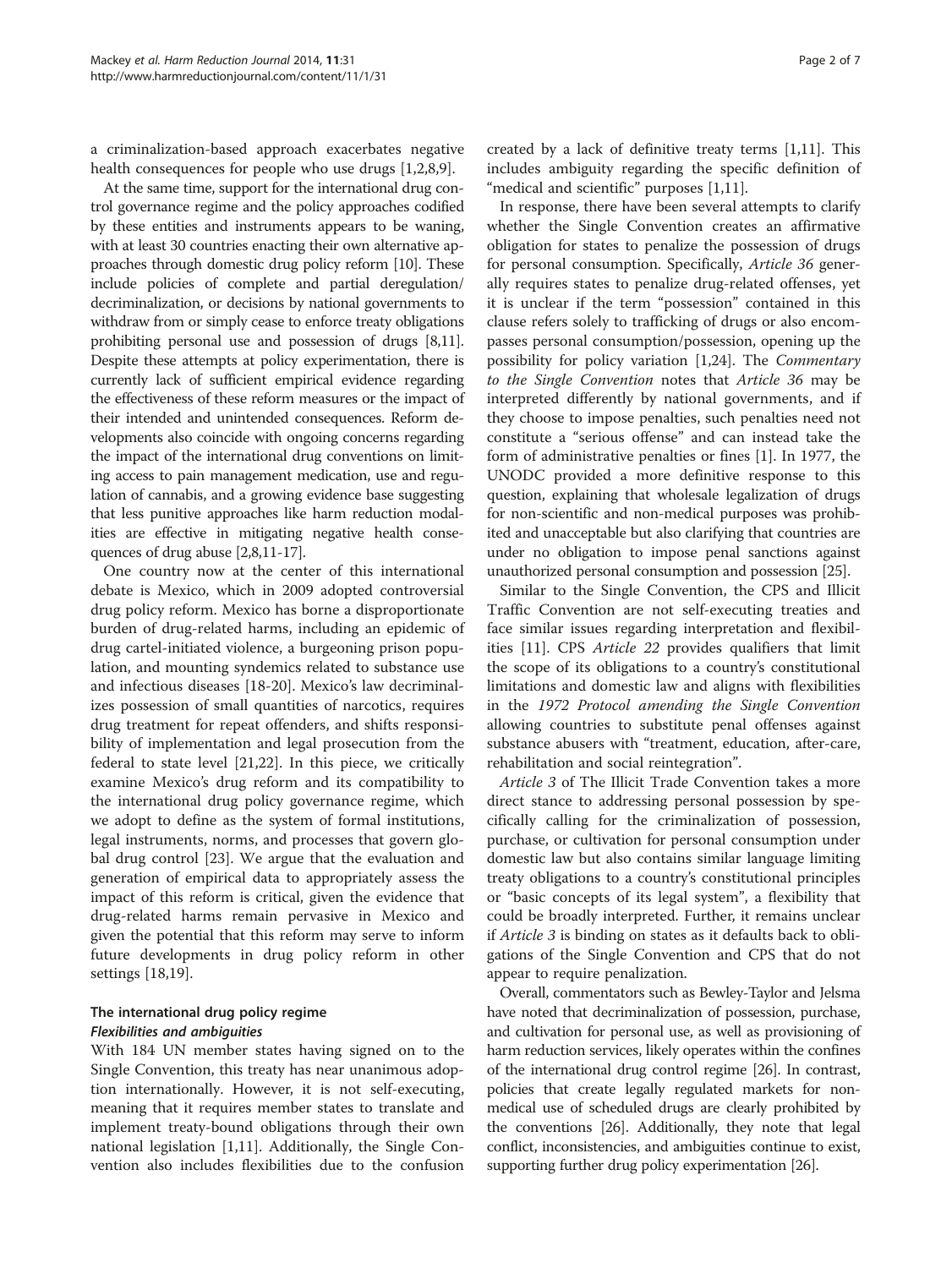#### Challenges to the international drug control regime

Further complicating treaty interpretations are practical considerations regarding the level of enforceability of the international drug control policy regime. For example, even if a country violates its treaty-bound obligations, drug control bodies erected under the conventions, such as the INCB—the control organ charged with interpretation, monitoring, and implementation of the conventions—have few options with which to confront offending countries [[11](#page-5-0)]. While the treaties allow the INCB Board to reduce a member state's opium export quotas in response to illicit production or diversion or recommending the issuance of export or import bans against violating countries, these are seldom exercised [[11](#page-5-0)].

The Single Convention's prohibition of cannabis (embedded in Schedules I and IV of the Convention) has also been challenged or ignored by several jurisdictions [[27](#page-6-0)]. Cannabis is perhaps the most high-profile drug subject to legalization, decriminalization, and deregulation efforts at both the national and state levels and has thereby engendered ongoing debate about its reclassification/rescheduling within the treaties via amendment or denunciation of the Single Convention [\[8](#page-5-0)[,27\]](#page-6-0). Specifically, the INCB has formally stated that Uruguay's national law to legalize and regulate cultivation and sale of cannabis (currently being implemented) is in direct violation of the Single Convention [[28,29\]](#page-6-0). Similarly, jurisdictions technically not direct parties to the Convention, such as U.S. states of Colorado and Washington, have voted to pass laws to legalize, regulate, and tax cannabis, which the INCB also states is in breach of United States' commitments under the Single Convention [[26,30\]](#page-6-0).

Countries have also taken more direct action by challenging the international drug treaties through re-accession when faced with incompatible domestic policies that clearly conflict with the Single Convention. In 2012, Bolivia took the unprecedented action of formally withdrawing as a party to the treaty in order to uphold the country's long-standing tradition of coca leaf chewing, a practice now banned by the Single Convention [\[11,](#page-5-0)[31](#page-6-0)]. Bolivia formally amended its own Constitution to allow its government to challenge the ban, which resulted in a formal request with the CND to amend the convention that ultimately failed due to certain member state objections [[11](#page-5-0)]. Bolivia's withdrawal was then followed with a request to re-accede to the Convention with reservations (allowed by the treaty) against the ban to allow coca leaf and its traditional uses [\[11\]](#page-5-0). Bolivia's withdrawal and re-accession entered into force on February 2013, when only 15 countries (one-third required) objected to Bolivia's reservation, then permitted it to be accepted [[31](#page-6-0)].

In contrast to these policy approaches, Mexico's recent drug policy reform represents an interesting balance between complying with the general legal obligations of

these treaties while also developing targeted policy interventions that are compatible with flexibilities discussed.

## Ley de narcomenudeo: Mexico's drug policy reform Description of the law and controversy

In August 2009, Mexico enacted a drug policy reform known as the Small-Scale Drug Law ("ley de narcomenudeo") amending Article 478 of the country's Federal General Health Law [\[18](#page-5-0)[,20-22,32](#page-6-0)]. The reform follows earlier amendments to the Federal Criminal Code in 1994 that decriminalized certain quantities of narcotics strictly for personal consumption. The new reform also expanded previous legal amendments by eliminating criminal penalties for personal possession of small, specified amounts of cocaine  $(0.5 \text{ g})$ , heroin  $(50 \text{ mg})$ , LSD  $(0.015 \text{ mg})$ , methamphetamine (40 mg), and marijuana (5 g) (see Table [1\)](#page-3-0), as a response to the increased substance use, drug-related violence, and crime that have rapidly escalated in Mexico over the past decade [[18](#page-5-0)[,20,21,33](#page-6-0)]. The law also specifies that following apprehension by police, individuals in possession of sub-threshold amounts will receive a police record stating that they have received "no penal action" and then will be released [[18](#page-5-0)[,20](#page-6-0)]. However, in the event an individual is apprehended a third time, they will be required to enter mandatory drug treatment, though penalties for noncompliance are not specified.

The ley de narcomenudeo received both support and criticism for its new approach to domestic drug control including comments from the INCB Board in 2009 that state-based decriminalization policies posed a threat to the coherence of the international drug control regime [[34\]](#page-6-0). Specifically, proponents of the law argued that it would allow law enforcement to focus on the illicit criminal trade and trafficking of drugs, which is a core principle of the Single Convention and other drug control treaties [[18](#page-5-0)[,20,32\]](#page-6-0). In addition, the mechanism requiring mandatory drug treatment for repeat offenders has been lauded for requiring the scale-up of much-needed opioid substitution programs [[32](#page-6-0)]. However, opponents have countered that the reform will increase the availability of illicit drugs, encourage use, could lead to more police encounters for drug users, and potentially exacerbate risky drug-related behaviors [\[18,](#page-5-0)[22,35\]](#page-6-0). In addition, there are concerns regarding Mexico's capacity to adequately finance and expand access for drug dependence treatment, particularly opioid substitution treatment ostensibly contemplated by the law, and whether the country can ensure the quality and appropriateness of addiction treatment while preventing the mistreatment and abuse of drug users in treatment programs [[18](#page-5-0)[,20](#page-6-0)].

#### Compatibility with the international drug control regime

Despite its controversy, Mexico's drug policy reform is innovative in many ways. First, it partially deregulates a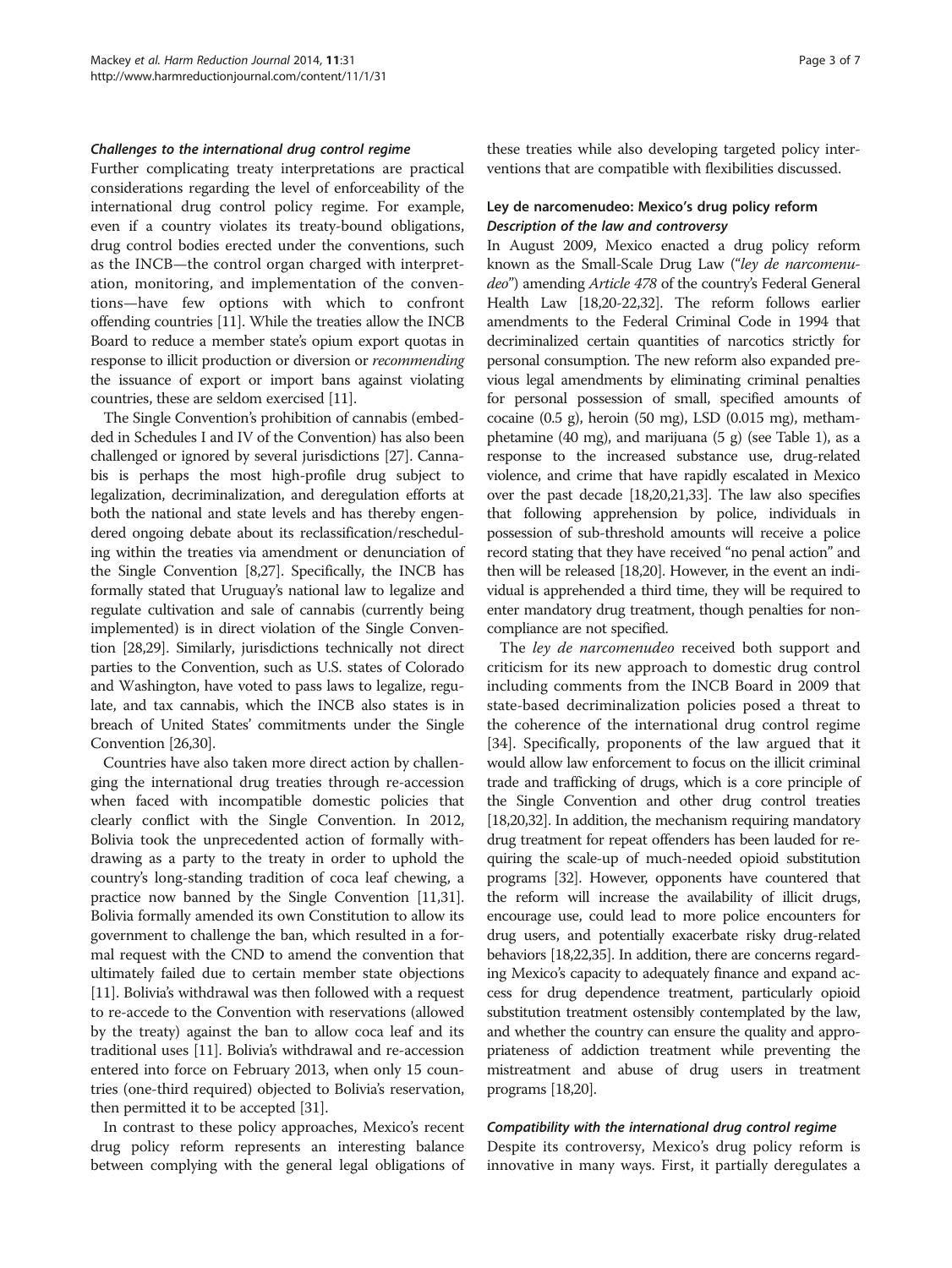<span id="page-3-0"></span>Table 1 Drugs covered under ley de narcomenudeo

| Drug            | Applicable UNODC treaty                             | <b>Mexico possession limit</b><br>2q |  |
|-----------------|-----------------------------------------------------|--------------------------------------|--|
| Opium           | Single convention (Schedule I)                      |                                      |  |
| Heroin          | Single convention (Schedule I)                      | 50 mg                                |  |
| Marijuana       | Single convention (Schedule I)                      | 5 g                                  |  |
| Cocaine         | Single convention (Schedule I)                      | 500 mg                               |  |
| LSD.            | Convention on psychotropic substances (schedule I)  | $0.015$ mg                           |  |
| <b>MDMA</b>     | Convention on psychotropic substances (schedule I)  | 40 mg (powder, granulate, crystal)   |  |
|                 |                                                     | 200 mg (one unit tablet or caplet)   |  |
| <b>MDA</b>      | Convention on psychotropic substances (schedule I)  | 40 mg (powder, granulate, crystal)   |  |
|                 |                                                     | 200 mg (one unit tablet or caplet)   |  |
| Methamphetamine | Convention on psychotropic substances (schedule II) | 40 mg (powder, granulate, crystal)   |  |
|                 |                                                     | 200 mg (one unit tablet or caplet)   |  |

select group of illicit drugs that are covered under multiple drug treaty instruments including the Single Convention and the CPS (see Table 1). It deviates from other drug reform measures that have decriminalized the possession of a single drug (e.g., cannabis in Uruguay) or of all illicit drugs (e.g., Portugal decriminalizes purchase, possession, and consumption for 10-day personal supply) [\[13,](#page-5-0)[36,37\]](#page-6-0). Further, though the law does not criminalize individual possession of specified lowthreshold amounts on the first or second apprehension, offenders nevertheless receive an administrative record, and a third apprehension triggers mandatory diversion that, in principle, can triage drug-dependent individuals to appropriate treatment [\[20](#page-6-0)]. In this sense, the law does not enact an approach of total prohibition nor does it completely decriminalize or legalize personal use and possession, as treatment paired with the possibility of treatment/ sanctions is the pathway provided to repeat offenders [\[8](#page-5-0)[,38](#page-6-0)].

While Mexico is a party to all of these international treaties, only lodging limited reservations, the ley de narcomenudeo appears to fall within the range of flexibility permitted under the Single Convention, CPS, and Illicit Traffic Convention (see Table 2). Specifically, Mexico's partial depenalization law with its variation of a "three strikes" system arguably falls under what is permissible

under Article 36 of the amended Single Convention, Article 22 of CPS, and related treaty commentaries.

Beyond its compatibility with the existing international drug legal regime, we contend that the success of Mexico's drug policy reform relies on a number of key developments. These include the successful implementation of a large-scale and effective addiction treatment system; the meaningful involvement and training of law enforcement and the judiciary in triaging individuals to treatment, monitoring, and evaluation; and improved governance to address corruption and ensure ethical enforcement/treatment [[39\]](#page-6-0). This specifically includes assessment of the implementation of the reform law by local jurisdictions (given that the implementation of ley de narcomenudeo is left up to the state and local governments), and periodic re-evaluation of the law and its requirements.

Within this context, it may be necessary to reassess some aspects of the drug policy reform to ensure its effectiveness. For example, it may be necessary to revise the law's personal drug possession thresholds, as they do not appear to be scientifically based and are of low enough quantities that they could increase the likelihood of police extortion or misclassification of traffickers [\[40](#page-6-0)]. Further, procedural issues requiring police to take confiscated drugs to authorities for weighing against threshold amounts introduce

Table 2 Mexico's UNODC treaty adherence status

| Treaty                                                                                               | Number of<br>parties | <b>Treaty entry</b><br>into force | Mexico's date of<br>ratification | Mexico's adherence status                                                                                                |
|------------------------------------------------------------------------------------------------------|----------------------|-----------------------------------|----------------------------------|--------------------------------------------------------------------------------------------------------------------------|
|                                                                                                      |                      |                                   |                                  |                                                                                                                          |
| Single convention on narcotic<br>drugs (1961)                                                        | 184                  | 8 August 1975                     | 27 April 1977                    | No reservations                                                                                                          |
| Convention on psychotropic<br>substances (1971)                                                      | 183                  | 16 August 1976                    | 20 February 1975 <sup>a</sup>    | Indigenous ethic group traditional use<br>of wild plants containing psychotropic<br>substances in Schedule I             |
| UN convention against illicit traffic in 188<br>narcotic drugs and psychotropic<br>substances (1988) |                      | 11 November<br>1990               | 11 April 1990                    | Reservation against USA unilateral claim<br>to justification for denying legal assistance<br>to a State that requests it |

<sup>a</sup>Accession.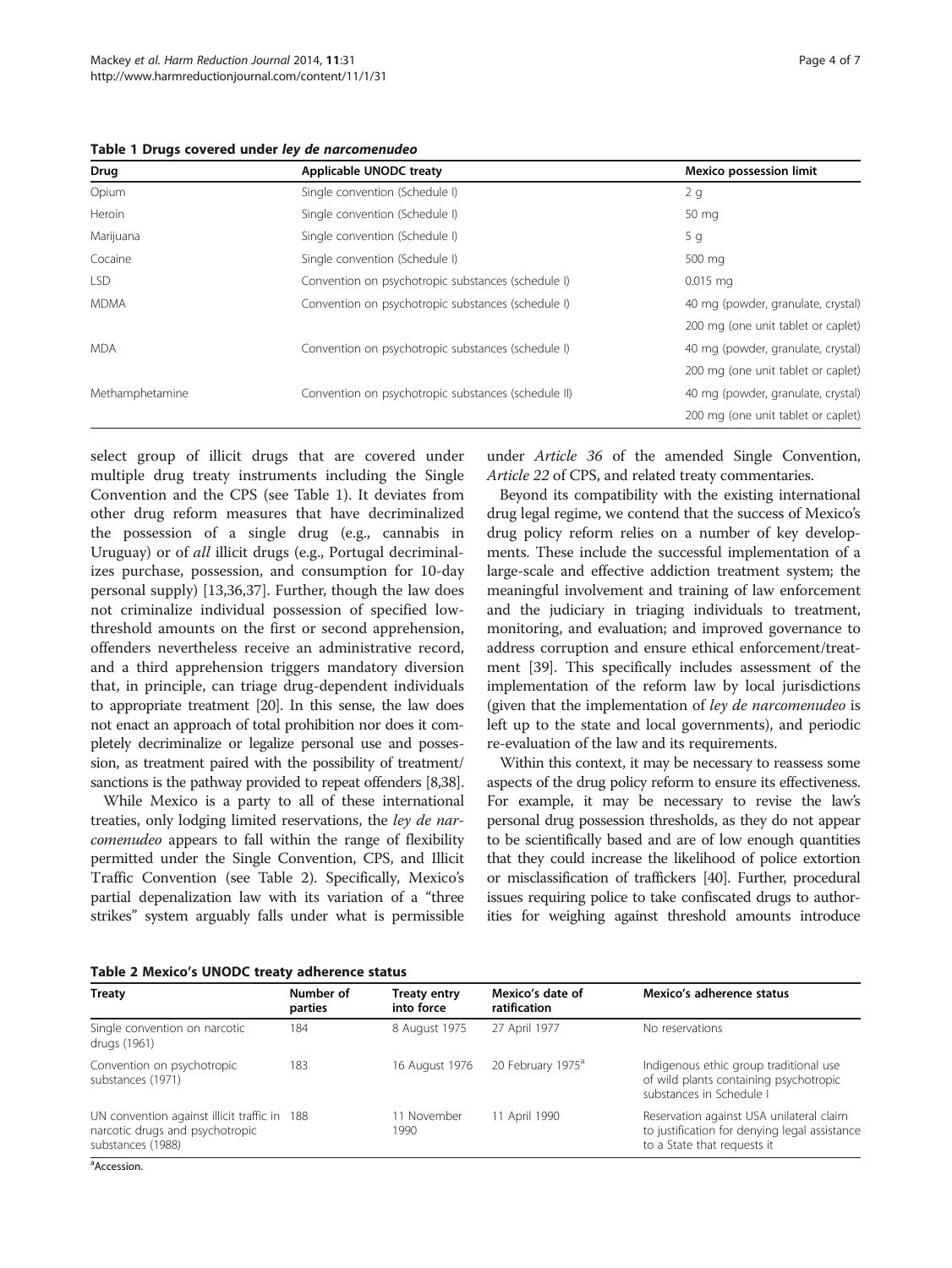inefficiencies and also potential occupational health hazards that should be addressed.

In addition, adequate scale-up of accessible and affordable drug treatment, such as the expansion of methadone maintenance treatment (MMT) under the Consejo Nacional contra las Adicciones federal drug control program in Mexico, will be necessary to provide capacity for an influx of cases of opioid-dependent individuals [[32](#page-6-0)]. However, continuing barriers in scaling up MMT, low levels of MMT enrollment possibly influenced by discretionary policing practices, and continued nationwide arrests of individuals for drug possession even after passage of the law indicate that these challenges have yet to be adequately addressed [\[20,39\]](#page-6-0). Some areas of the country, such as the state of Baja California with the highest number of mandatory drug treatment referrals, appear to be making progress, although it is slower than anticipated [[39](#page-6-0)].

## Reform: the need for evidence-based policymaking and implementation science

The international drug control regime is undergoing a paradigm shift. Nevertheless, ambiguity and conflict with institutions such as the INCB remain regarding the extent of the flexibilities allowed by the international drug treaties in relation to these state-based measures [[1,11,](#page-5-0)[24,34\]](#page-6-0). Beyond national efforts to reform drug policy, signs of change are also evident at the international level, with calls for the redirection of anti-drug efforts towards evidence-based models of harm reduction reified by the Vienna Declaration and by the Harm Reduction Coalition and Open Society Foundations [[8,](#page-5-0)[41,42\]](#page-6-0). A working group of the UNODC also recently announced groundbreaking recommendations explicitly stating that criminal sanctions are not beneficial for addressing drug dependence [\[43](#page-6-0)].

As an increasing number of countries, such as Mexico, enact alternatives to enforcement-based approaches to drug use, international drug control organizations should recognize the opportunities of existing treaty flexibilities for policy experimentation and the need to better assess the implementation, effectiveness, compatibility, and impact of these reform measures on a range of health, economic, and societal outcomes. This should include meaningful support, funding, and prioritization of public health, substance abuse, and policy/legal research examining whether reform measures are properly implemented and have their desired effect of reducing substance abuserelated health risks while also enabling law enforcement to focus on the criminal element of the drug trade [[2,7,8](#page-5-0)[,41](#page-6-0)]. Some suggested research priority areas which are outlined in Table 3.

Inevitably, some may question whether new drug policy reform models should be pursued by individual countries in the absence of robust empirical data and policy evaluation that could support their effectiveness and address implementation challenges. However, natural-drug policy experiments have been ongoing for some time, as is the case in Portugal, Switzerland, and the Netherlands, with data on the effectiveness and how to improve these policy alternatives still insufficient but nevertheless emerging [\[37,40\]](#page-6-0). Hence, it is key for local, national, and international stakeholders to examine evidence emanating from drug policy reform measures that operate *both* within the confines/limitations of international drug control law and those reform measures that go beyond these flexibilities. This is necessary to determine what elements of reform and implementation are successful and consistent with public health and harm reduction practices as well as identifying those that pose unintended risks [[37,40\]](#page-6-0).

Table 3 Proposed research priority areas for drug reform

| <b>Theme</b>                                                     | <b>Description</b>                                                                                                                                                                                                                                                                                                                                                                                                                                |  |
|------------------------------------------------------------------|---------------------------------------------------------------------------------------------------------------------------------------------------------------------------------------------------------------------------------------------------------------------------------------------------------------------------------------------------------------------------------------------------------------------------------------------------|--|
| Implementation science                                           | Development of implementation science approaches, defined as the "study of methods to promote the<br>integration of research findings and evidence into healthcare policy and practice" [44], to provide<br>dissemination and incorporation of research about the successes and challenges of varying drug policy<br>reform practices, including the ley de narcomenudeo.                                                                         |  |
| Comparative policy analysis                                      | Detailed exploration of the association between decriminalization policies and reductions in drug use using<br>cross-comparisons of multiple jurisdictions and different reform strategies [45].                                                                                                                                                                                                                                                  |  |
| Development of indicators                                        | Establish a set of effectiveness indicators that go beyond conventional metrics regarding the size and<br>composition of illicit drug markets and prevalence of use. Instead, such metrics should incorporate a range of<br>outcomes that measure drug-related harms such as the transmission of blood-borne diseases among people<br>who inject drugs, the incidence of non-fatal and fatal overdoses, and emergency room mentions of drugs [9]. |  |
| International development on<br>evidence-based policy mechanisms | Based on approaches above, cooperation on building international consensus and development of culturally<br>appropriate evidence-based policy mechanisms that are compatible/align with existing treaty flexibilities.<br>Internationally agreed upon best practices guidelines for implementation of these policy measures should<br>also be pursued along with avenues for technical assistance [41].                                           |  |
| Multidisciplinary/multi-sector research<br>partnerships          | Key for development of formalized partnerships between local, national, and international public health<br>departments, law enforcement officials, and policymakers to work closely with impartial experts to collect<br>and evaluate data to quide future evidence-based approaches to address drug abuse, promote harm<br>reduction, and ensure human rights protection.                                                                        |  |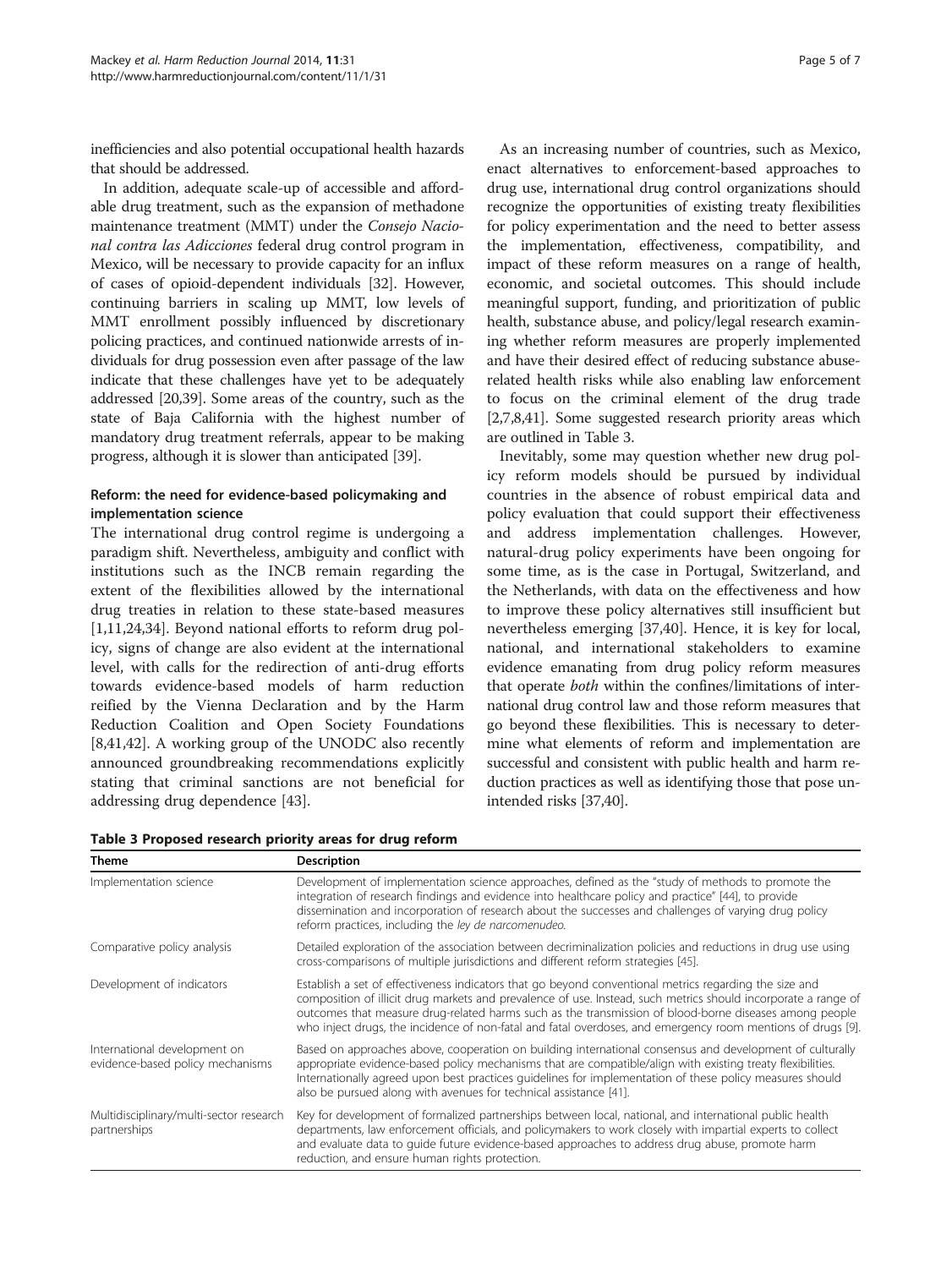<span id="page-5-0"></span>As drug policy reforms proliferate, this movement will put increasing pressure on the international drug policy community to diligently evaluate emerging models and their impact on indicators of drug-related harm. This can be accomplished by recognizing the urgent need for research to inform future evidence policy-making efforts at the upcoming UN General Assembly Special Session (UNGASS) on Drugs scheduled for 2016 [[46](#page-6-0)]. The UNGASS on Drugs will provide Member States the opportunity to reassess progress towards the "UNODC Political Declaration and Plan of Action on International Cooperation Towards an Integrated and Balanced Strategy to Counter the World Drug Problem" and has been highlighted by Latin American leaders as a forum for debate on alternative approaches to the international drug control regime [\[46\]](#page-6-0).

## Conclusion

The success or failure of Mexico's drug policy reform will have broader implications for the evolution of global drug policy reform and its relationship with the international drug control system. Others have called for revisiting, amending, developing new instruments, or withdrawing from international drug policy treaties [1,8]. In this commentary, however, we argue that existing flexibilities allow for important policy experimentation that needs to be critically researched and evaluated to inform effectiveness and proper implementation. As the momentum for innovative drug policy reform grows, the international drug control regime should modernize by building evidence-based approaches to guide future efforts while also promoting harm reduction and protection of human rights. An international commitment to determine whether these policy experiments are successful is therefore urgently needed in order to provide policymakers across the globe with a set of tools by which to design evidence-based approaches to meaningfully address ongoing drug use, addiction, and its negative health impacts.

#### Abbreviations

CND: Commission on Narcotic Drugs; CPS: Convention on Psychotropic Substances; Illicit Traffic Convention: Convention against Illicit Traffic in Narcotic and Psychotropic Substances; INCB: International Narcotics Board; Single Convention: Single Convention on Narcotic Drugs; UNGASS: UN General Assembly Special Session on Drugs; UNODC: United Nations Office of Drugs and Crime; WHO: World Health Organization.

#### Competing interests

The authors declare that they have no competing interests.

#### Authors' contributions

We note that with respect to author contributions, TKM, DW, LB, GR, JA, and SAS jointly conceived the study and jointly wrote and edited the manuscript. All authors read and approved the final manuscript.

#### Acknowledgements

We acknowledge the support from the National Institute on Drug Abuse, R37 DA01829. DW is supported by the Canadian Institutes of Health Research and the Trudeau Foundation. JA is supported by the Fogarty

International Center of the National Institutes of Health under Award Number D43TW008633. The content is solely the responsibility of the authors and does not necessarily represent the official views of the National Institutes of Health.

#### Author details

<sup>1</sup>Department of Anesthesiology, School of Medicine, University of California San Diego, CA, USA. <sup>2</sup> Division of Global Public Health, School of Medicine University of California, San Diego, CA, USA. <sup>3</sup>Global Health Policy Institute, 8950 Villa La Jolla Drive, San Diego, CA, USA. <sup>4</sup>School of Law, Northeastern University, Boston, MA, USA. <sup>5</sup>Bouvé College of Health Sciences, Northeastern University, Boston, MA, USA. <sup>6</sup>Department of Population Studies, El Colegio de la Frontera Norte, Tijuana, Mexico.

#### Received: 28 August 2014 Accepted: 3 November 2014 Published: 14 November 2014

#### References

- 1. Bewley-Taylor D, Jelsma M: Regime change: re-visiting the 1961 single convention on narcotic drugs. Int J Drug Pol 2012, 23:72–81.
- 2. Drugs and Public Policy Group: Drug policy and the public good: a summary of the book. Addiction 2010, 105:1137-1145.
- 3. Bewley-Taylor D, Hallam C, Allen R: The incarceration of drug offenders: an overview. [\[http://www.beckleyfoundation.org/pdf/BF\\_Report\\_16.pdf](http://www.beckleyfoundation.org/pdf/BF_Report_16.pdf)]
- 4. Stevens A, Trace M, Bewley-Taylor D: Reducing drug related crime: an overview of the global evidence. [[http://reformdrugpolicy.com/wp-content/](http://reformdrugpolicy.com/wp-content/uploads/2011/09/reportfive1.pdf) [uploads/2011/09/reportfive1.pdf](http://reformdrugpolicy.com/wp-content/uploads/2011/09/reportfive1.pdf)]
- 5. Degenhardt L, Hall W: Extent of illicit drug use and dependence, and their contribution to the global burden of disease. Lancet 2012, 379:55-70.
- 6. The Lancet: Addiction—a global problem with no global solution. Lancet 2012, 379:2.
- 7. Strang J, Babor T, Caulkins J, Fischer B, Foxcroft D, Humphreys K: Drug policy and the public good: evidence for effective interventions. Lancet 2012, 379:71–83.
- 8. Room R, Reuter P: How well do international drug conventions protect public health? Lancet 2012, 379:84–91.
- 9. Werb D, Kerr T, Nosyk B, Strathdee S, Montaner J, Wood E: The temporal relationship between drug supply indicators: an audit of international government surveillance systems. BMJ Open 2013, 3:e003077.
- 10. Rosmarin A, Eastwood N: A quiet revolution: drug decriminalisation policies in practice across the globe. [\[http://www.opensocietyfoundations.](http://www.opensocietyfoundations.org/sites/default/files/release-quiet-revolution-drug-decriminalisation-policies-20120709.pdf) [org/sites/default/files/release-quiet-revolution-drug-decriminalisation](http://www.opensocietyfoundations.org/sites/default/files/release-quiet-revolution-drug-decriminalisation-policies-20120709.pdf)[policies-20120709.pdf](http://www.opensocietyfoundations.org/sites/default/files/release-quiet-revolution-drug-decriminalisation-policies-20120709.pdf)]
- 11. Guercio S, Haase HJ, Schrimpf JR, Eyle NE: The international drug control treaties: how important are they to US drug reform? [\[http://www2.nycbar.](http://www2.nycbar.org/pdf/report/uploads/3_20072283-InternationalDrugControlTreaties.pdf) [org/pdf/report/uploads/3\\_20072283-InternationalDrugControlTreaties.pdf](http://www2.nycbar.org/pdf/report/uploads/3_20072283-InternationalDrugControlTreaties.pdf)]
- 12. Amirav I, Luder A, Viner Y, Finkel M: Decriminalization of Cannabispotential risks for children? Acta Paediatr 2010, 100:618–619.
- 13. Bretteville-Jensen AL: To legalize or not to legalize? Economic approaches to the decriminalization of drugs. Subst Use Misuse 2006, 41:555–565.
- 14. King RS, Mauer M: The war on marijuana: the transformation of the war on drugs in the 1990s. Harm Reduction J 2006, 3:6.
- 15. Reinarman C, Cohen PDA, Kaal HL: The limited relevance of drug policy: cannabis in Amsterdam and in San Francisco. Am J Public Health 2004, 94:836–842.
- 16. Liberman J: Implications of international law for the treatment of cancer: the Single Convention on Narcotic Drugs and the TRIPS Agreement. Public Health 2011, 125:840–846.
- 17. Taylor AL: Addressing the global tragedy of needless pain: rethinking the United Nations single convention on narcotic drugs. J Law Med Ethics 2007, 35:556–570. 511.
- 18. Syvertsen J, Pollini RA, Lozada R, Vera A, Rangel G, Strathdee SA: Managing la malilla: exploring drug treatment experiences among injection drug users in Tijuana, Mexico, and their implications for drug law reform. Int J Drug Pol 2010, 21:459–465.
- 19. Robertson AM, Garfein RS, Wagner KD, Mehta SR, Magis-Rodríguez C, Cuevas-Mota J, Moreno-Zuniga P, Strathdee SA, Proyecto EC IV, STAHR II: Evaluating the impact of Mexico's drug policy reforms on people who inject drugs in Tijuana, B.C., Mexico, and San Diego, CA, United States: a binational mixed methods research agenda. Harm Reduction J 2014, 11:4.